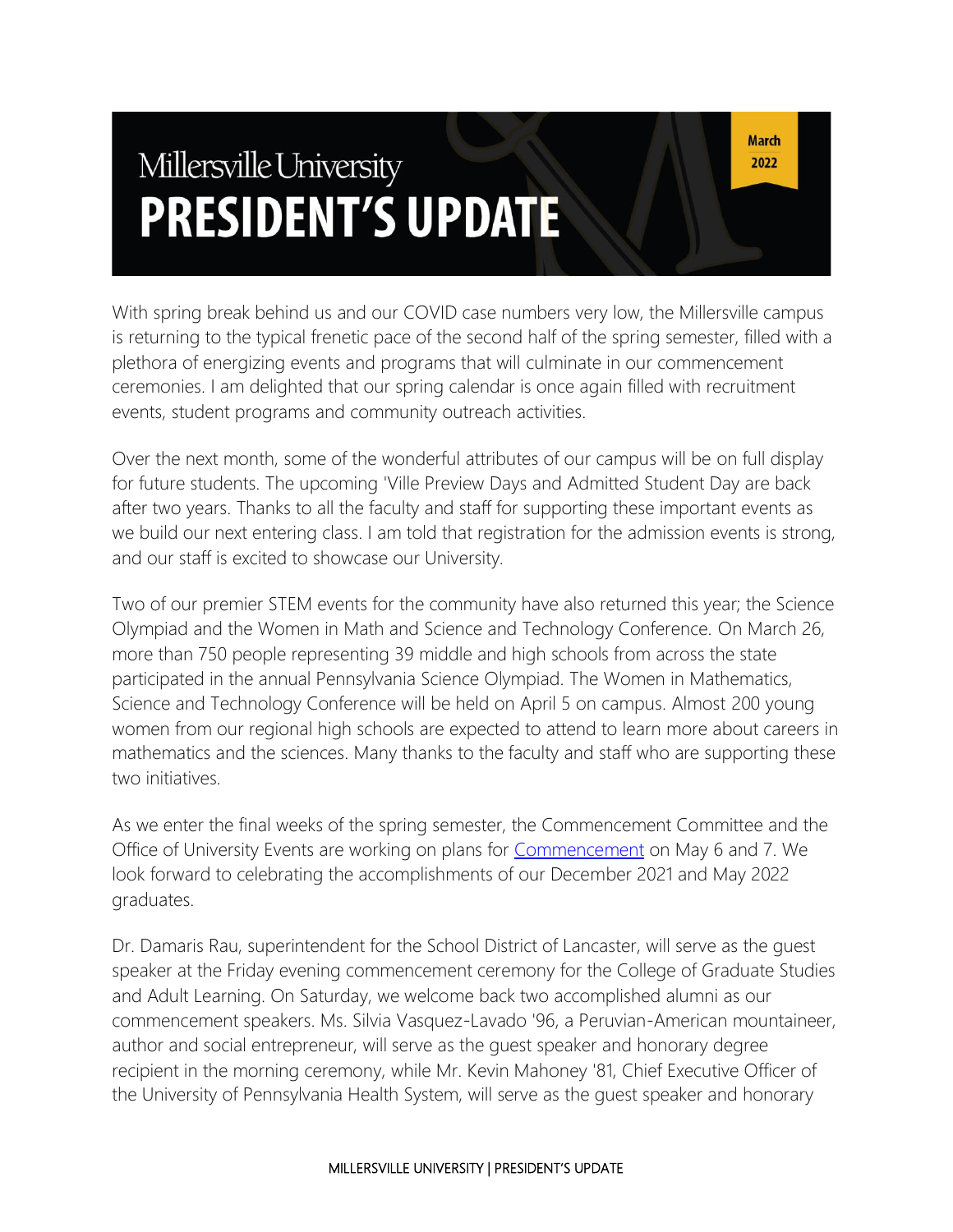degree recipient. Mr. Tom Baldrige, President and CEO of the Lancaster Chamber of Commerce and Industry, will also be presented with an honorary degree.

In this month's newsletter, you can read more about our annual Made-in-Millersville program and today's Job and Internship Fair. We also offer a special welcome to our new college deans, Dr. Lara Willox, College of Education and Human Services and Dr. Marc Harris, College of Science and Technology, who will join us on July 1.

### MADE IN MILLERSVILLE IN PERSON

The annual Made in Millersville conference is coming up on April 12. This is the eighth year that the event is being held and the first time since the spring of 2019 that there will be an inperson event.

This year, the conference will be held in person in the McNairy Library and presentations will also be available as pre-recorded videos and live-streamed. At Made in Millersville, students present, exhibit and perform their scholarly or creative work. Every University department will be represented, with an expected 225 students giving presentations this year.

The conference tag line is "A Celebration of Student Scholarship and Creativity," – what Millersville students are doing in the classroom, laboratory, field and studio. Made in Millersville gives students presenting a chance to talk about their work to an interested audience in a professional setting without the pressure of a professional conference.

In addition to the conference, the Made in Millersville Journal will be published, which preserves the student projects. Working with the journal team of trained editors offers student authors the valuable experience of enhancing their writing skills and collaborating with editors who provide personalized assistance, creating a working environment that mirrors publication processes beyond the undergraduate level.

### JOB & INTERNSHIP FAIR

Experiential Learning & Career Management will host a [Job & Internship Fair](https://www.millersville.edu/elcm/fairs-events/job-internship-fair.php) for MU students and alumni Today, Tuesday, March 29. The annual spring fair gives students and employers a chance to meet, establish professional relationships, and discuss potential job and internship opportunities from various industries.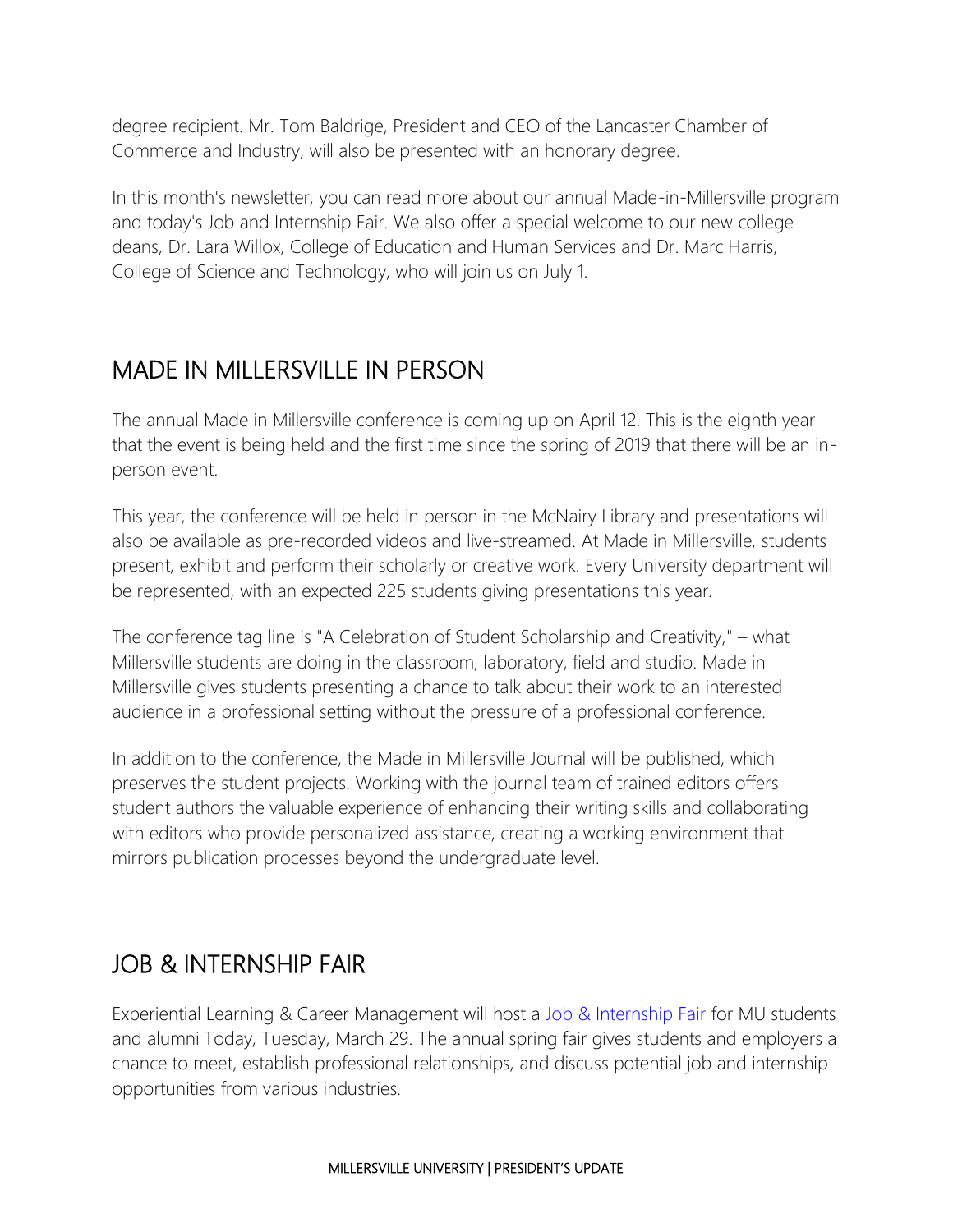Employers, many of whom are alumni, attend our fairs to meet and recruit Millersville's excellent candidates. Currently, there are nearly 60 employer organizations registered to attend the spring fair to recruit for full-time, internship and part-time opportunities. Students may register and view participating employers and the positions they are recruiting for by logging into **Handshake**, the University's career management platform.

All students can benefit from attending, including first-year and second-year students. Firstyear and second-year students can explore opportunities in their field of interest and ask questions about available internships. Upper-division and graduating students should attend fairs to seek internships and full-time positions and actively network with recruiters. The fair is open to all majors, as employers are typically interested in meeting students from a variety of academic backgrounds.

The fair is set for the Student Memorial Center' Ville Courts from 11:30 a.m. – 2:30 p.m. ELCM is always available to help. They are located in Bedford house (across from the University Store) or you may contact them at (717) 871-7655 or via email at careers@millersville.edu.

### NEW MUSIC SCHOLARSHIP FOR STRINGS

Retired professor Jean Marie Romig started playing the violin in elementary school and never stopped playing and learning. She would later become a strings faculty member at Millersville University and her love of the violin and music will now benefit our students for years to come.

Romig, who played with the Lancaster Symphony Orchestra, retired from Millersville in 1994 and died last year at age 86. To honor her parents, she left the University \$900,000 in her will for the "Jean M. Romig Violin and Viola Scholarship in memory of Karl and Pauline Romig." The endowment will generate approximately \$45,000 each year to be awarded to Millersville University students majoring in music education with demonstrated excellence in violin or viola.

Jean's sister, Carol Landis, also facilitated the donation of multiple violins, violas and bows, and an extensive sheet music library to the **[Tell School of Music](https://www.millersville.edu/music/)** from Jean's estate. The music included 13 boxes of string music, solos, duets and quartets.

Landis says music was always important to their family and she hopes the scholarship will help young musicians extend their education and travel to enrich their future in music.

*For more information about estate planning or creating your legacy through a scholarship at Millersville University, please email Planned.Giving@millersville.edu or call 717-871-7520.*

#### MILLERSVILLE UNIVERSITY | PRESIDENT'S UPDATE